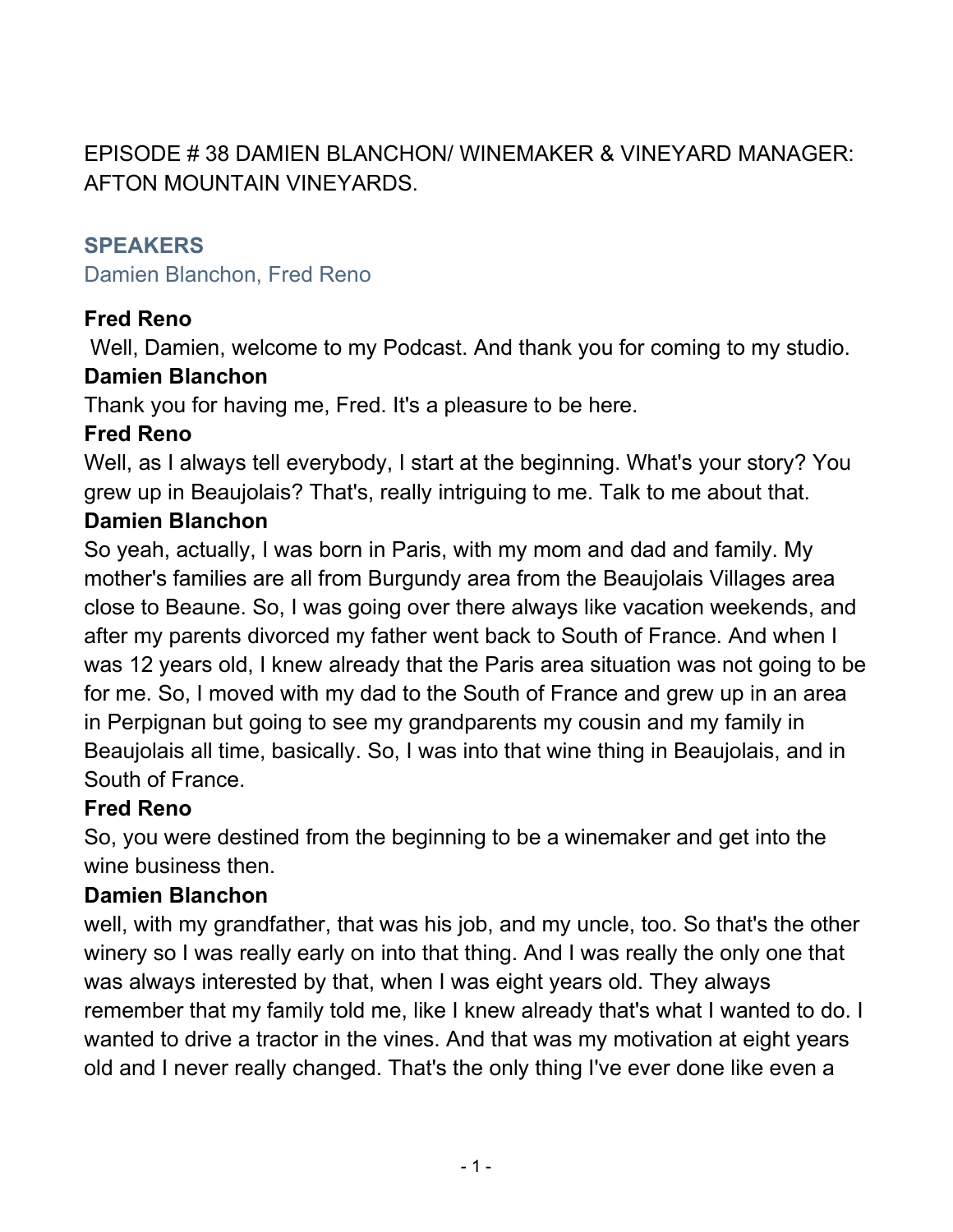little job when I was young, working in vineyards and wineries that's the only thing I had done.

#### **Fred Reno**

Did you go to school, eventually, get a degree and everything?

# **Damien Blanchon**

I went to school early on because I knew I wanted to do I choose to go to agricultural school when I was 14 years old and started to study agricultural in general with vegetable production. Very based on like, everything to grow outside. So, it was very general and after was the time I specialized in viticulture and enology and did my viticulture and enology at Carcassonne. But from 14 to 21, even if it was regular school, it was always an emphasis on agriculture and vegetable production. My high school was in the middle of vines, cherry trees and fruit trees. And I was in boarding school when I was 14, up to the end of my studies,

# **Fred Reno**

what prompted you to come to the US

# **Damien Blanchon**

When I finished my Bachelor's in viticulture and enology, my teacher always taught it will be good if you go to do this job for you to go see somewhere else to have more experience, in vineyards, but not only where you grew up, what you're familiar with. And one of my English teacher always told me, if you guys want to sell wine, you're going to have to use English no matter what that's going to be the first language you want to use. So, I was like, Well, why not try to do an internship somewhere where I can have a better English at the end of it, and something new. There is an organization in France that are sending students in the world for agricultural internship. It was Matthieu Finot actually, at the time, he was working as a consultant with Old House vineyard in Culpeper and he was talking to owner and be like, You should bring a French guy here to do the internship. So, he posted an announcement in France at this Agricultural Organization, and I saw that, and I was like, Well, I would be interested in going there. And that's how I came here.

# **Fred Reno**

How serendipitous that you had a fellow country man in Matthieu Finot to come over here and interview with

#### **Damien Blanchon**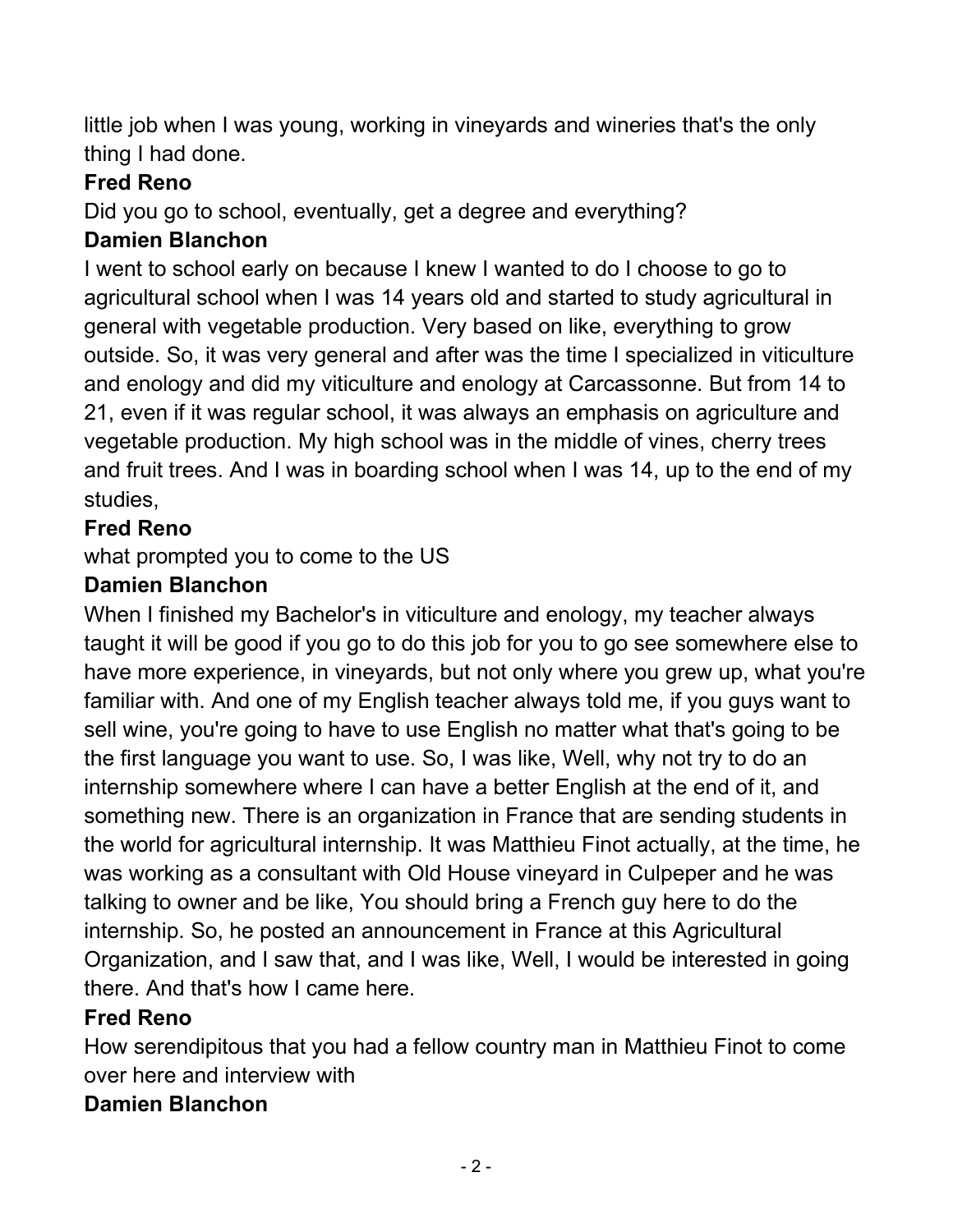Yeah, well, that's the thing. He was here and I was in France, and we didn't know each other, and he was really pushing me to come here and said, it's basically a very new industry. There's lots of things to do, you will be in charge already of the vineyard and making the wine at 21 years old. Some experience that in France is really hard to get if you don't work with your family right away.

# **Fred Reno**

Well, interestingly enough, wasn't he at Afton Mountain or had he just left Afton Mountain?

# **Damien Blanchon**

So, he just left Afton Mountain when I arrived? He was there from 2003 to 2005. I think.

# **Fred Reno**

So, then that is when he went to King Family.

# **Damien Blanchon**

Well, he went I think to King Family in 2008. He was at Potomac Point. He was doing a lot of things around there and we actually live together for a while in Culpeper because he was working in Northern Virginia and down there, so he was traveling a lot at the time.

# **Fred Reno**

So, you were at Old House for about five years.

# **Damien Blanchon**

For five years. Yeah.

# **Fred Reno**

How much property and acreage did they have?

# **Damien Blanchon**

25 acres of vines over there. And we were producing everything on site basically. It was a good challenge, I have to say because especially Culpeper, compared to Charlottesville, it's a little bit more flatland. So, no altitude, not the topography. So, we don't have a good effect of the terroir, let's say, right? So yeah, a bit harder to do. But it was a good challenge. And I learned a lot. And the owners are so nice to really, let me do the thing over there. It was a really good experience for five years.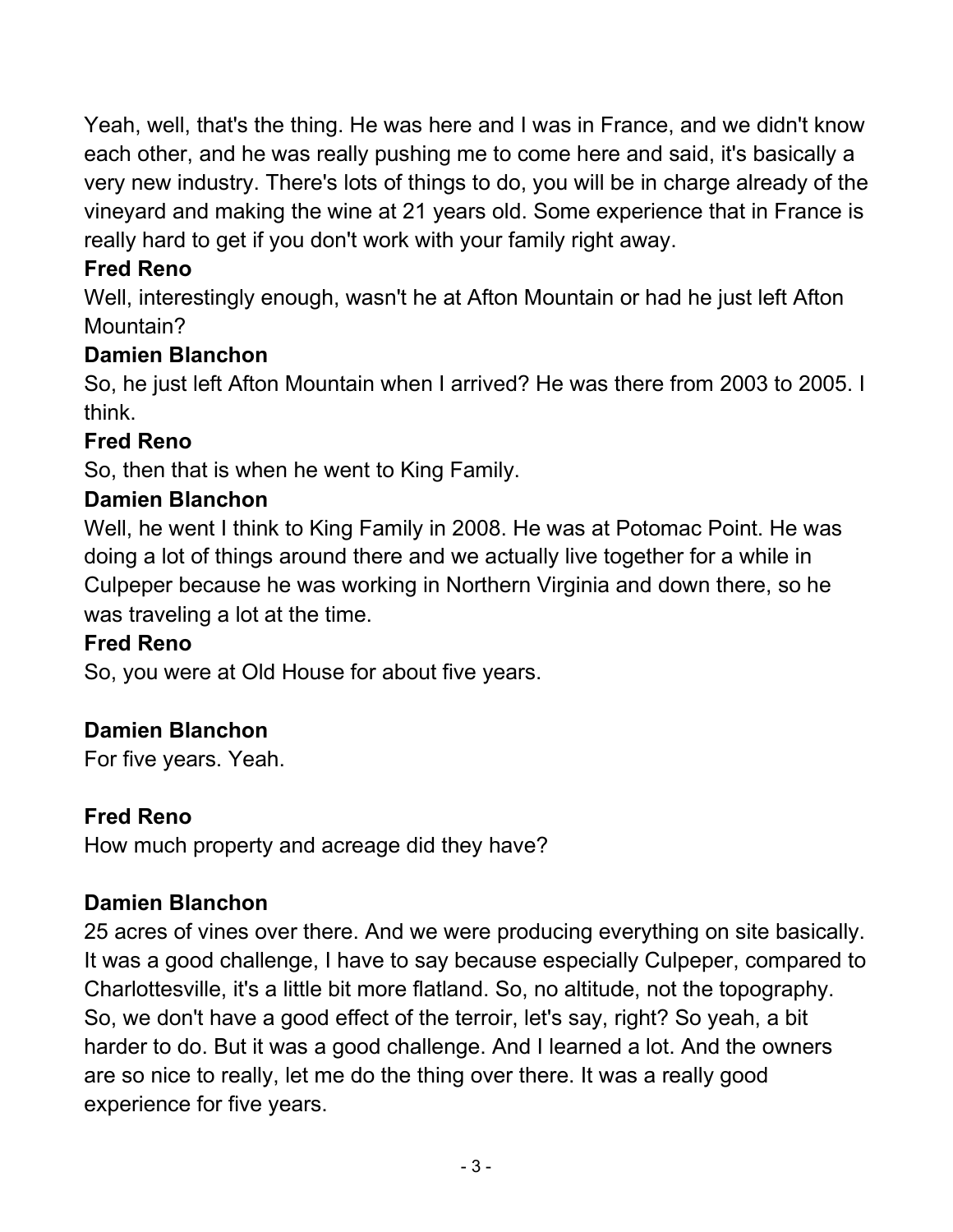# **Fred Reno**

How did the folks at Afton Mountain contact you? How did that come along?

# **Damien Blanchon**

So, when Tony and Elizabeth bought After Mountain vineyard in 2009, they were looking to maybe build a Pavilion. And at the time at Old House in Culpeper we had built one of those outside, so they wanted to check this out. And I was already a friend with Robbie Corpora that was working at Afton, his parents used to own Afton Mountain vineyard. So, when Tony and Elizabeth bought the winery, I was very familiar with Afton and with the people working there. That's why they said, go check where Damien works as they have a Pavilion, and they wanted to check around. They came and we talked, we check the vines, we had some tasting of the wines and things like that, and they left. After a couple of months later, when their winemaker left, they contacted me and asked me if I wanted to come work for them. That's how it happened.

# **Fred Reno**

I was fascinated by reading about your practice of agriculture in the vineyard and how you treat the vines with herbal remedies and natural types of approaches to agriculture. Did you bring that with you from Old House to Afton? Or is that something you've developed at Afton Mountain?

# **Damien Blanchon**

So, actually, when I was at Old House vineyard, I was not doing so much of those techniques, because when you come in Virginia, Virginia weather is very challenging, like, you know, so for me, it was a whole new thing. To work with the spray, I was more safe, trying to make sure I was not going to develop disease. And I was developing my knowledge about the weather and the area. So, I didn't really push that. It's really when I came to Afton, when I realized the terroir and the possibilities that we could do here that I developed more of those techniques, tried to really reduce the spray and chemical into the vines. And it took a long time. But we've been doing that for eight years now.

# **Fred Reno**

So, Elizabeth and Tony the owners, they were all over that from the beginning. And they just let you go with it.

# **Damien Blanchon**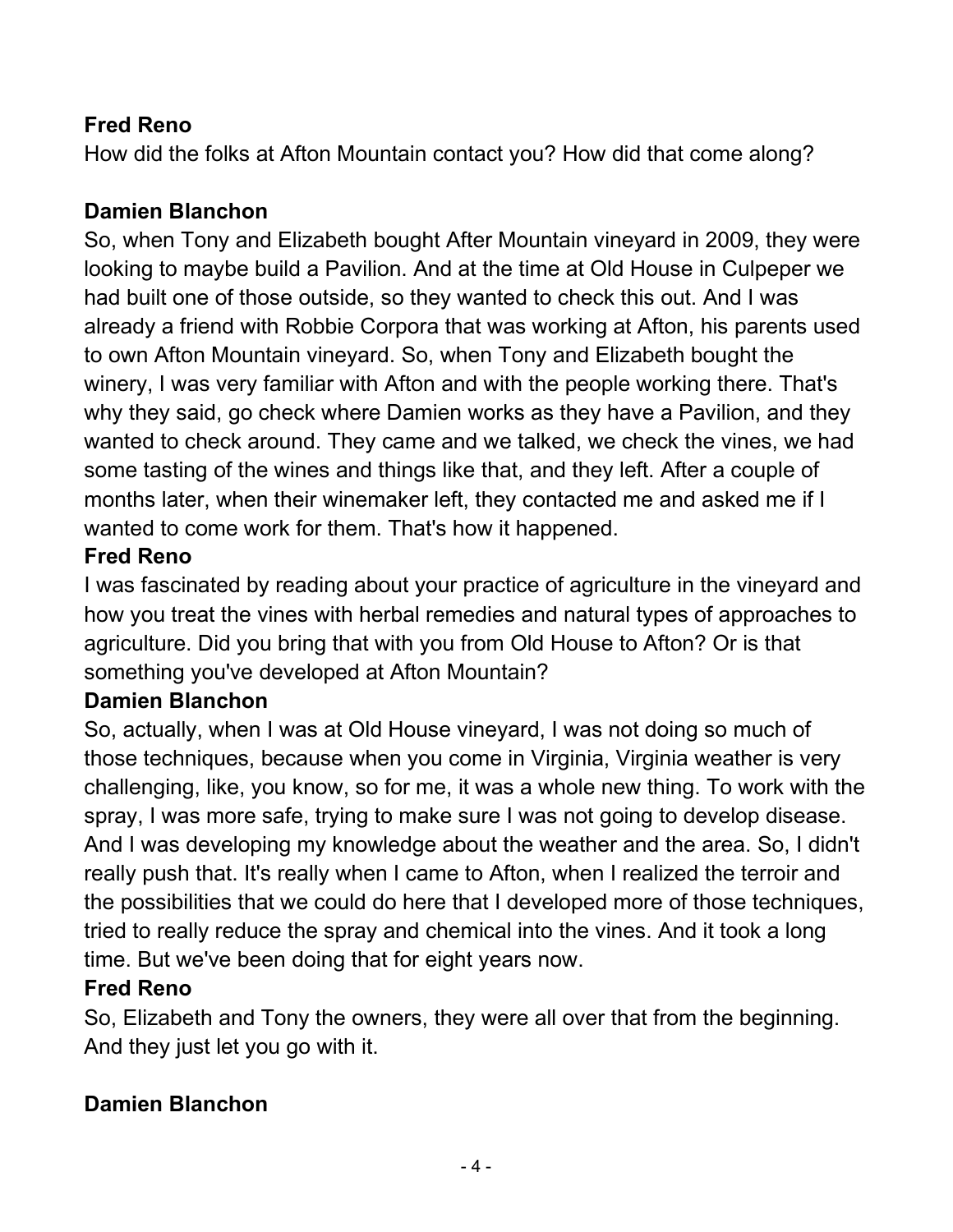Yeah, I mean, that's the thing with Tony & Elizabeth since the beginning that we were really listening to what we were trying to do and let us do this kind of stuff really easy.

# **Fred Reno**

Where did you come up with the idea about using natural teas and herbal concoctions?

# **Damien Blanchon**

In France it is very used in Loire Valley, for example, lots of organic areas that are very specified and very developed now for many years. The techniques about those are really well established in France and much more well known in France and practiced. So, for me, it was same thing my uncle in Beaujolais used lots of those techniques, also very limited chemical spray, and more developing the vines in like the strength and immune system instead of targeting disease and things like that. For me, that's how it came up. I did some more research some stuff that I did during my study, I was always drawn to developing spray in a healthier way, something that brings the vines, the good elements and something that is not residual in the wines also, because when you do a lot of chemical spray on the vines you have residue in the wines no matter what it is not truly quantified to a level where it can be dangerous. But when you do residue chemical analysis on most of the wines, you have residual stuff in there that most of the people they don't realize it's in there, but it's in there. For me, it was a little bit of bothering I didn't want to go towards that thing. And especially in Virginia, where I saw lots of people using lots of chemicals, because once again, the weather is very challenging. I was like well, let's try to make it work a little bit different.

# **Fred Reno**

Do you have any hybrids planted in your vineyard at all?

# **Damien Blanchon**

No. So we have no Hybrids only Vitis vinifera with some Chardonnay and Pinot Noir that are pretty sensitive. But other than that, yeah, no, all Vitis vinifera, but it's been working well. Like I said, I think this technique, you can use it, but it doesn't happen from a day to another. You really have to start a process and force the vines to adapt to that it takes few years and it's not like I'm going to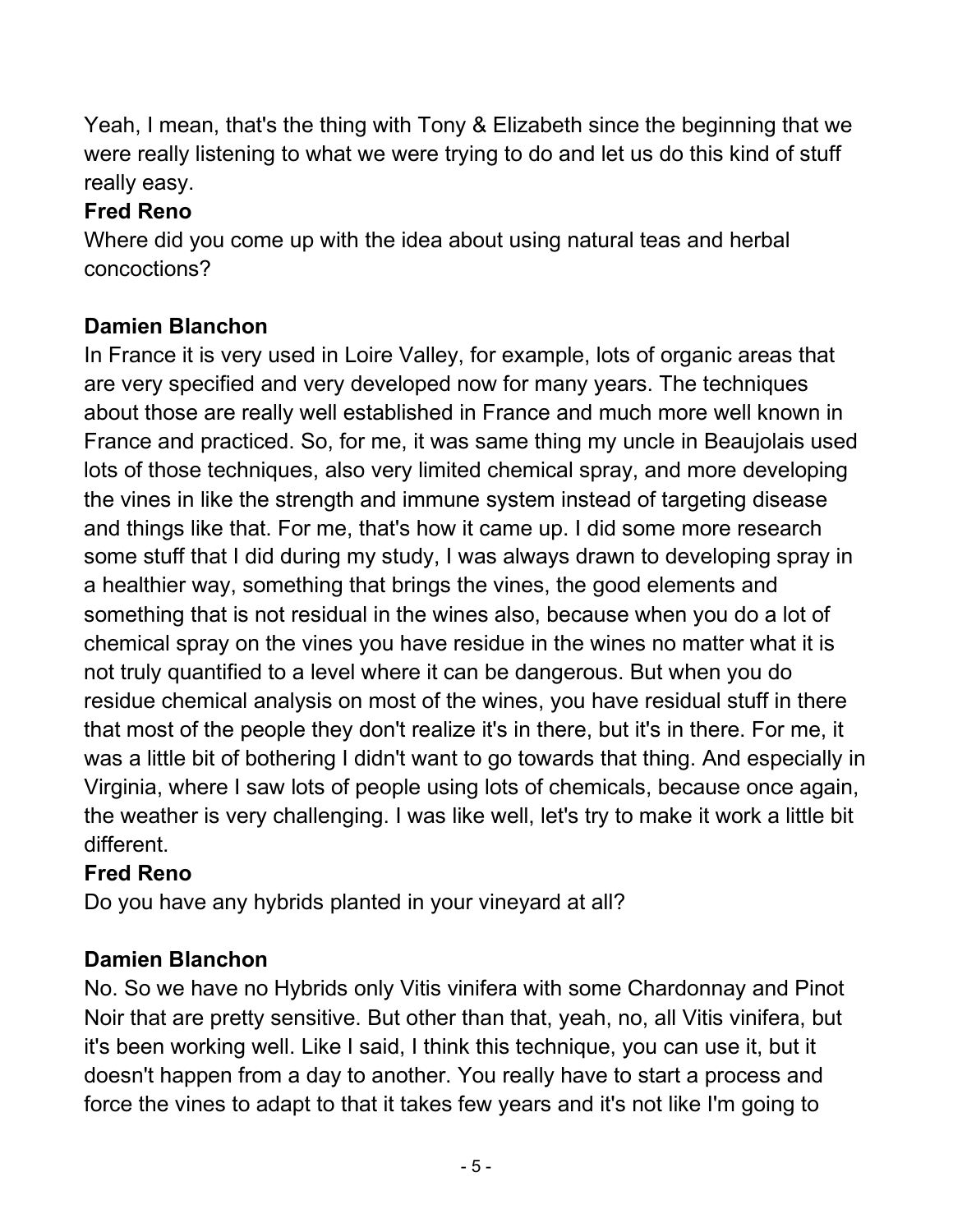spray teas only and that's the way it is. It's also managing the vines, you know, like there's a trellis system and the airflow and the grass and herbicide that just has an impact on the vine, so we really try to be careful.

# **Fred Reno**

So, the acreage at Afton mountain has doubled since you've been there. You have like 24/25 bearing acres. Yeah, yeah. But the farm is much larger than that.

# **Damien Blanchon**

Yeah, the farm is about 140 acres. So, we take care of everything else. Also, in the fields around we have goats and things like that to make sure we can use. We don't have to mow everything. That's the thing. We do a lot of hay; we do a lot of different things to kind of preserve the land and put a good mark on it.

# **Fred Reno**

You have a chicken farm up there, is that accurate?

# **Damien Blanchon**

For the past few years, we did some chicken, like free range chicken, and we were butchering them and sending them to the tasting room.

# **Fred Reno**

This is a real live farm.

# **Damien Blanchon**

I think we are going to take it easy on that now and just be more focused on the vines. We try a lot of different things, but it's a lot of work, so we just will focus on wine.

# **Fred Reno**

I'm curious about what you've seen in your period here in Virginia over the last 15 plus years, in the way of climate change. And let me add this as well. When I talk about climate change, I'm not necessarily speaking about whether it's getting warmer or anything of that nature. I just see dramatic shifts in climate. What have you seen?

# **Damien Blanchon**

Yeah, I mean, you're right. I think what we've seen in change without talking about getting warmer or colder is just the intensity of the weather events that's really impacting us for the past few years where the frosts are getting frostier and for longer periods of time, where during summer it is getting hotter and drier, but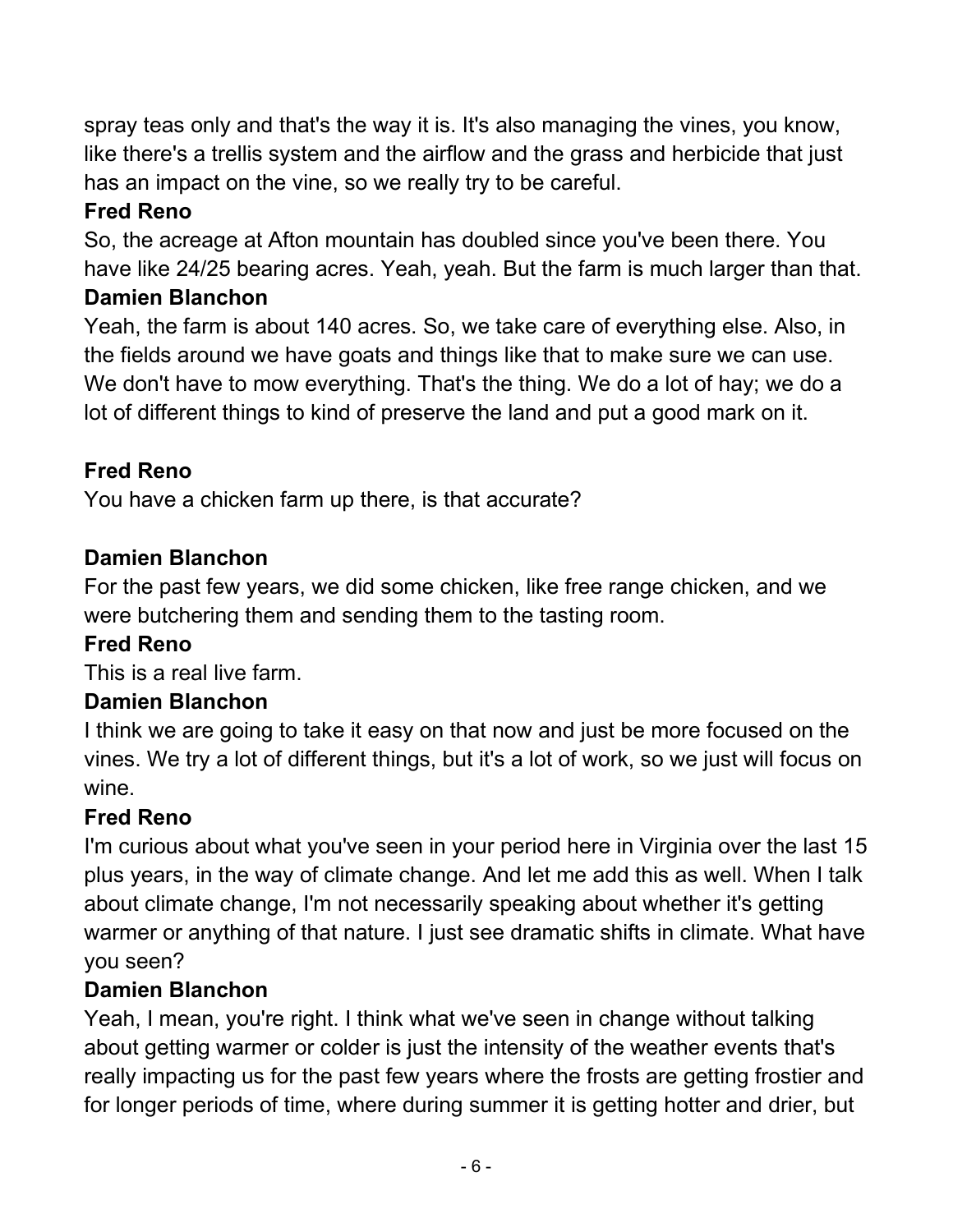it can be also wetter and rainy. You see what I mean, all the weather effect. I think for me, that's what I've seen, are really just multiplied like very drastically change

# .**Fred Reno**

But it seems to me everything is a wind event. The wind just seems to be a constant element, no matter what. And that is to me the turbulence. Let's turn to your winemaking and what you do in the vineyard and then also how you handle the fruit in the cellar itself. What are you doing that you like that you think produces the kind of results you're looking for?

# **Damien Blanchon**

For me really making wine comes from the grapes. I mean, that's like, the most important thing, it's very hard to make a good wine when you don't take care of the grapes. And that's the primary thing. Most of the work we do is in the vineyard to be honest. In the winery, we produce the fruit with very minimal impact and minimal addition and things like that. So first is to try to have a terroir wine. It's really trying to have the vines adapted to the area where we are in Afton, and we have a good airflow. We have a good topography and a bit of slope. So, we have advantage in that way. Well, that's a good point for us. So yes, the fruit basically, we try to not over produce too much we are not trying to get lots of tonnage per acre here, we try to really get good production for quality wine, so we are two, three tons per acre, very low. But I think for me, that's when you can really get a lot of complexity, aromatic development and many nuances from the grapes that you grow basically. So, during the season we spend a lot of time on the canopy basically trying to have good airflow. Because of the spay that we do are very, we don't do a lot of spray here with a lot of chemicals we need to make sure the trellis system is really impeccable. That means edging the rows, not having to struggle and do a nice job in leaf pulling. With that we kind of diminish the chance to have disease development in the vineyard.

# **Fred Reno**

Are there any of the original vines that were planted in 1978 still producing?

# **Damien Blanchon**

so yeah, we still have some Cabernet Sauvignon that had been planted in 1970 that is still producing. In some years it does really great like this year 2021, we're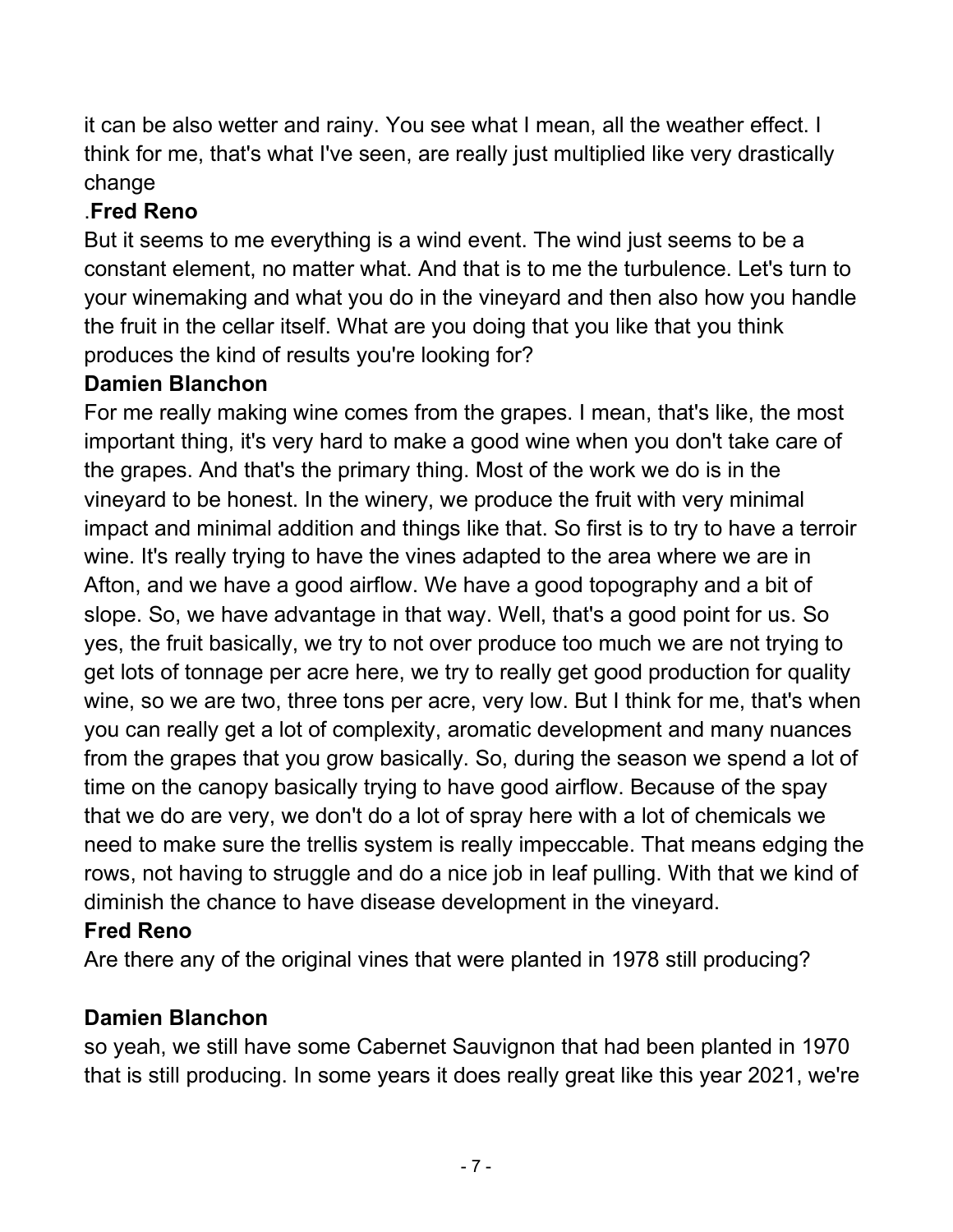going to have a nice single varietal Cabernet Sauvignon with some of those vines in there. And some of the time we use it for Rose.

#### **Fred Reno**

It's hard to tear out Old Vines isn't it.

#### **Damien Blanchon**

We had to remove 2.5 acres of most of Cabernet Sauvignon to replant some Cabernet Franc. And same thing when we replant, we changed a lot of way of planting. We do high density planting compared to the way that the vines were planted so there are more plants per acre. The plants are much smaller. This is to emphasize competition, the vines we like to develop competition, the vines like to struggle a little bit. It develops more aromatic complexity, it's more fruit, more concentration. In a way that's why we do when we plant vineyards with much more higher density planting and smaller vines.

#### **Fred Reno**

is there a particular varietal that you grow, that you produce wine from that you would call Okay, that's our Signature Wine.

#### **Damien Blanchon**

Not really, because we have lots of styles of wine that we tried to develop, to be honest, like our blends will be maybe the most representative of what we do like the Tradition blend, for example, because it's a bit of three different varietals that we put in there. But for me, it's not maybe the most representative. One wine that I really like right now that we changed the style in the past few years is Cabernet Franc. Cabernet Franc we used to do barrel aging like regular typical Cabernet Franc. But now we really switch to a more fruitful wine. So, we don't do barrel aging anymore. We do concrete tank fermentation and concrete aging. We press that very short so when fermentation is finished, we don't try to extract a lot of tannin, we try to go with more like fruitful wine, easy wine to drink. For the past few years, we've been trying to develop this kind of wine. And 2021 is a good example of that. More like Loire Valley.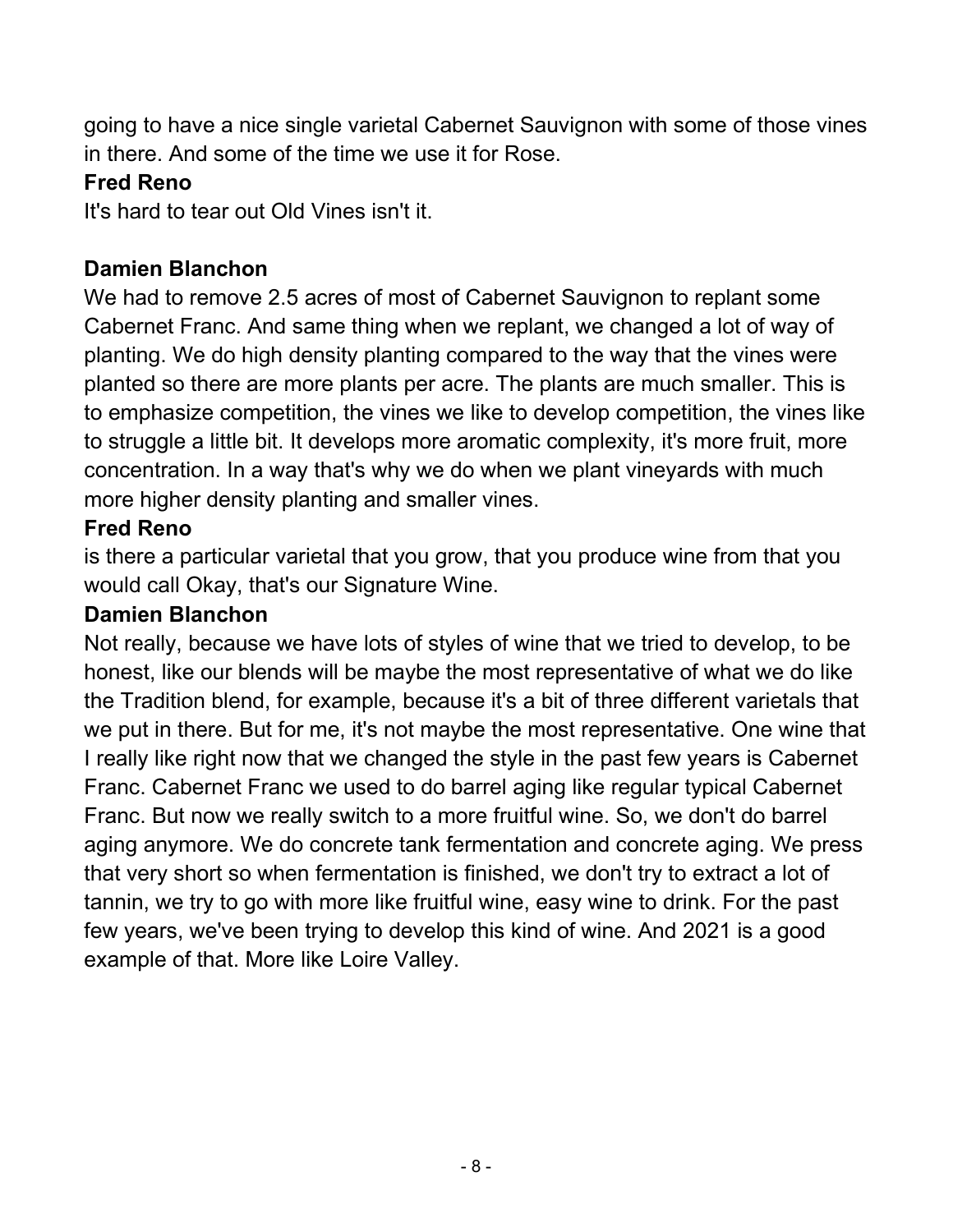# **Fred Reno**

Or like Beaujolais. I had one Vintner here, Mike Heny who told me that he looked at his Cabernet Franc as his Pinot Noir, his Gamay. Have you ever thought about planting any Gamay?

# **Damien Blanchon**

Yeah, I thought about it. I hear a lot of people say it's really hard. But it's the same thing. You have to have a good terroir because Gamay can be very sensitive to Downy Mildew doesn't like too much the humidity. And so, like Pinot Noir, it's a grape that you can grow but you have to be really good at the way you grow it. To really diminish the disease or things like that. That can ruin Gamay because Gamay has a skin that's pretty thin. When you have a lot of rain, it can split easily. Virginia weather can be challenging for Gamay, but I'm sure it's possible.

# **Fred Reno**

How do you like this 2017 Meursault?

# **Damien Blanchon**

This Meursault we are drinking is pretty good. It's opened up now. Nicely. Yep, that's, that's rock solid. Yeah. Acidity, its baseline is really good. Typical from that region. And it has lots of complexity of different things.

#### **Fred Reno**

I will tell you though, I think your Chardonnay is one of the better examples of Virginia Chardonnay, okay. My wife and I have enjoyed it immensely over the years. And when we visited not too long ago. Last summer, actually, it was like, oh, we got to get some more Chardonnay. That wine is really quite good.

# **Damien Blanchon**

That's another example of wine that we changed with the years. Before we used to do everything in barrel. And for me even when you use neutral barrel, we don't have the same terroir you know, as Chablis or like, where we can retain so much acidity at harvest, for us to have the ripe chardonnay you don't have the same acidity or ph. So, when you bring it to a barrel, you remove some of that vibrancy and you make more like round toasty Chardonnay, but I've done it's a question of style. But for me, it was not so much this time, we didn't want to go to California Chardonnay thing. So, the barrel is good, but you have to know how to use it. So now with a 50% barrel and 50% stainless steel blend, we can retain some of the freshness, acidity that we ferment in stainless steel. I love the mouthfeel and the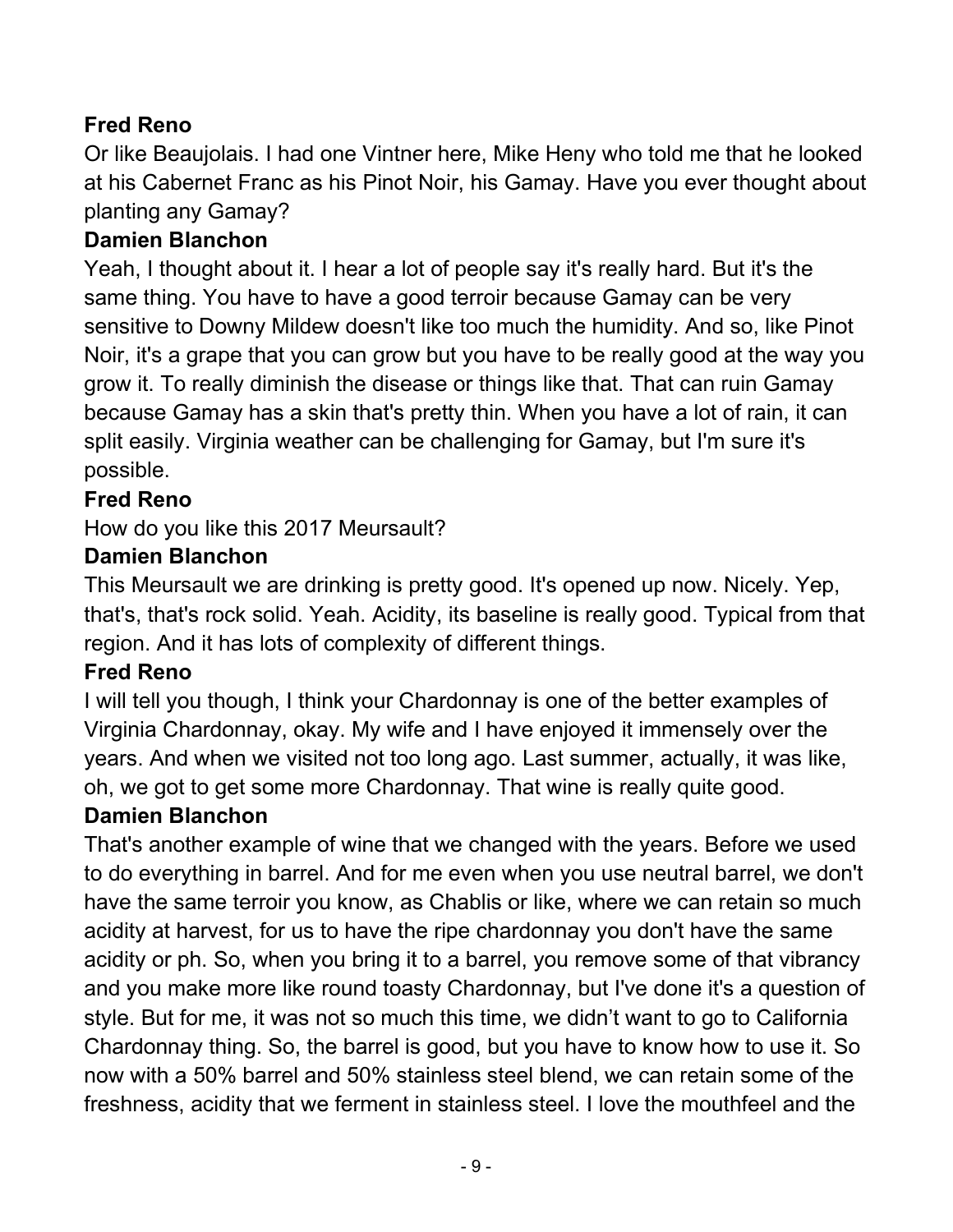different aromatic perception that stainless steel has in barrel. And I think when you blend both you have more complexity of the two kinds of fermentation. Chardonnay,

# **Fred Reno**

I'm curious about what interaction you have on any kind of regular basis with your customers that come to the tasting room, come to the winery. What kind of interaction Do you have

#### **Damien Blanchon**

I'm really involved with the wine club members when we do events and things like that, I'm here all the time doing tasting from barrels. I mean for the past two years we didn't do much, but we've been having those tasting starting back this year actually with wine members on Sundays. This past Sunday we did some vertical tasting with Cabernet Sauvignon, Petit Verdot and some of the Bacco so with like eight different vintage and that was based on Sunday's, but I do a lot of that with the wine club members

#### **Fred Reno**

What's the blend of Bacco?

#### **Damien Blanchon**

So Bacco is Sangiovese, Tannat, and Petit Verdot.

#### **Fred Reno**

Oh interesting. I got to try that bottle I have. Sangiovese, you actually have some **Sangiovese** 

#### **Damien Blanchon**

We have a little bit of Sangiovese.

#### **Fred Reno**

How long has that been in the ground up there?

#### **Damien Blanchon**

Well, actually when I arrived, they already had some Sangiovese. I wonder if it had Gabriele's hand on it.*fr* Yeah, definitely. That's who planted that. But after they've been replanting, just the year I arrived they replant three of the rows of Sangiovese so the original Sangiovese we took it out of the ground because that Sangiovese was on a rootstock that was very giving lots of vigor to the vines.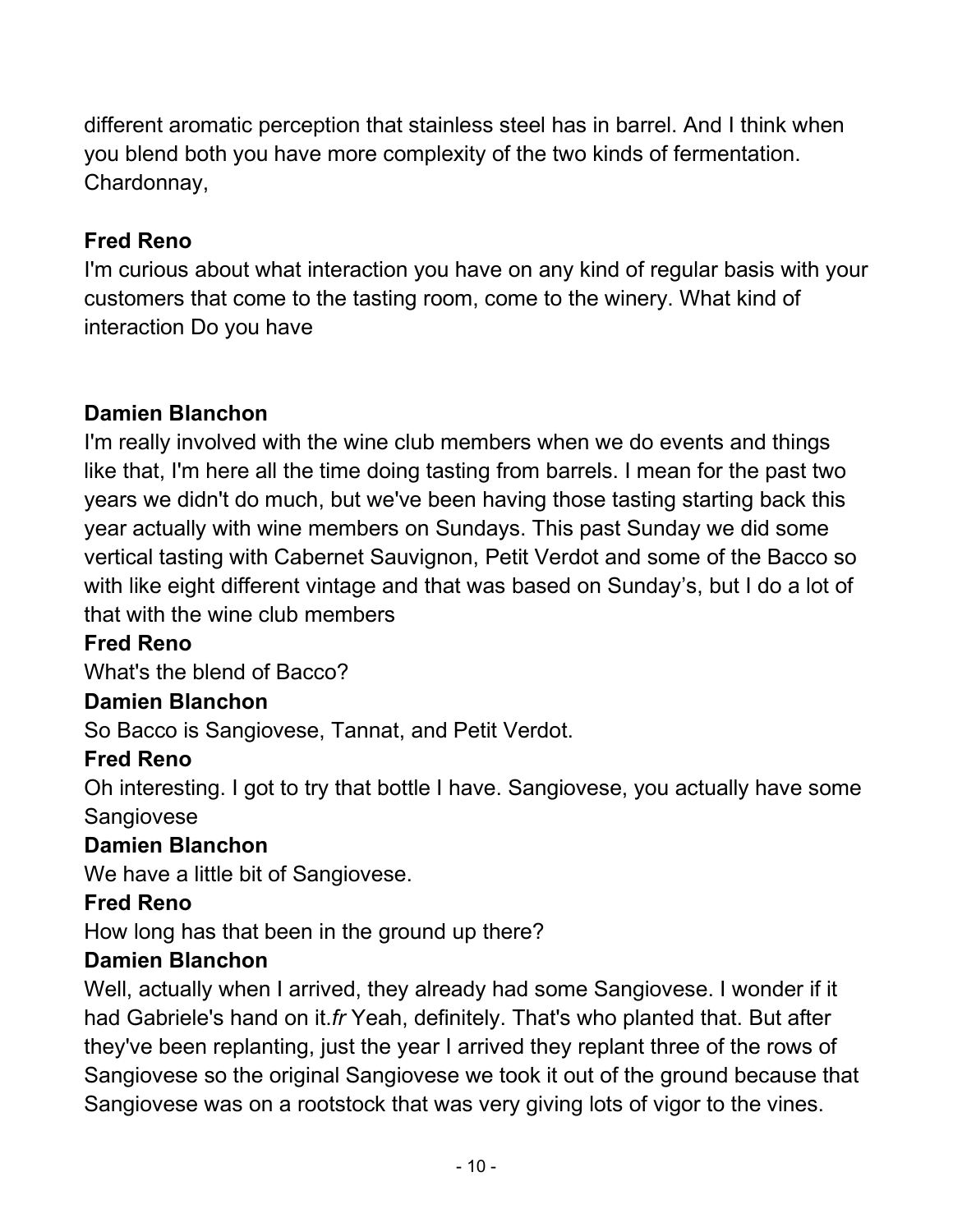Those vines were a very wide planting very large so they get tired very quickly and Sangiovese can have big clusters with big berries. And we had trouble to reach full maturity with these grapes. It was inconsistent again, on a good year was doing good, but on a rainy year it was just very average. So that's why we took it out. And the other clone and rootstock of Sangiovese that we have is higher density plantation is performing much better. So, we kept that one.

# **Fred Reno**

What would you say if you're looking forward is your biggest challenges here with what you're doing at Afton Mountain right now?

#### **Damien Blanchon**

One of the things is trying to push the envelope in organic methods a little bit and trying to find ways, I mean, this is why I think I have pretty good ideas for downy mildew and botrytis, and all of those things to get a good control with plants. The problem is, Japanese beetle, for me is a big thing that I'm trying to now study for the past few years of how we can really get this population down. There is not much we can do without spraying Carbaryl based insecticide that is just not choosing to kill only Japanese beetle, but everything else. And that's for me a problem. So, we only spot spray here and there. But it can be a big problem. So that's my thing right now trying to find ways to control that. That's a big challenge but also, I am just trying to keep what we are doing year after year, and not knowing what we're going to have.

# **Fred Reno**

What kind of support during this whole period with what you've been doing for natural, organic and herbal remedies, what kind of support, if any, have you gotten from Virginia Tech and these types of places, nothing here?

# **Damien Blanchon**

Nothing here, nobody's really looking into this.

#### **Fred Reno**

That's amazing to me,

# **Damien Blanchon**

it's surprising to me, too, because the only data and things I can find is in France. I'm lucky that I can speak French and, I look at all those research that they do, especially as an agricultural chamber of Loire Valley. They are really, really good and dedicated to that for lots of years. So, there's a lot of data and things that have inspired me in there. But here when I talk about the stuff that we do, I feel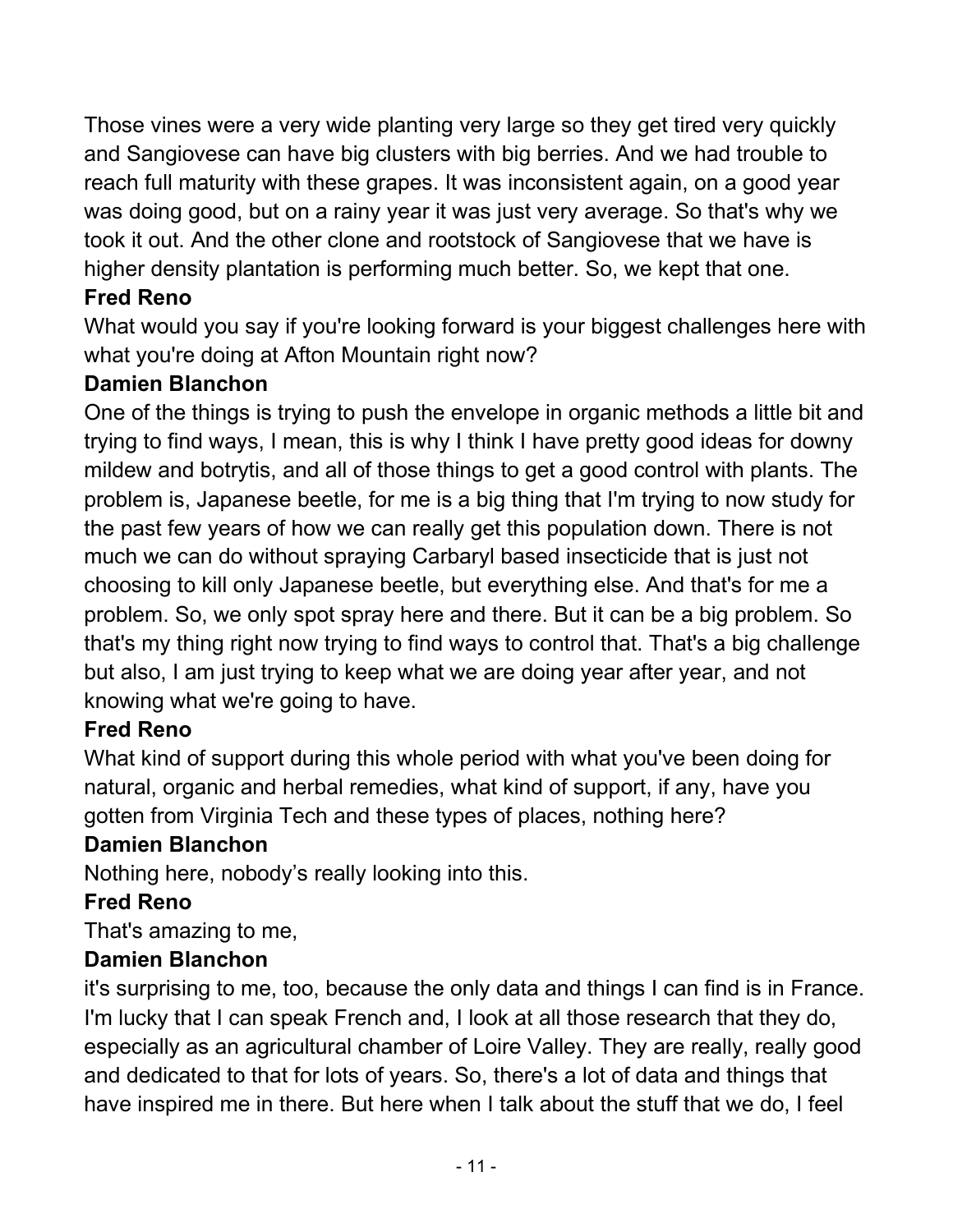like people are not really interested. It's too much work or they don't get it. But for me when we started early on to do like 15, 16 sprays a year and now we are only at six seven sprays, and we don't have disease. I'm like there is a way it's working here.

# **Fred Reno**

Well, you have the evidence. Yeah, you have evidence-based research that appears to be being ignored. Are you involved at all in the Virginia Winemakers Research Exchange?

#### **Damien Blanchon**

Yeah, so I was involved when it started and I still follow and go to tastings and things like that but some of the things are research that they do or did was more about an enology project or like we use the study you know, we use that so not so much vineyard trials. It looks like they are starting to do that a little bit more I got contacted not too long ago to be part of a trial for spaying some different insecticides on the vines. There is some type of organic powder that come out of clay that can disturb disease and things like that. So yeah, I hope there'll be developing more of those vineyard trials like this.

#### **Fred Reno**

That would make a lot of sense to start doing research on wines being made that have organic natural practices in the vineyard and those that have the traditional herbicides that would be useful over some time.

#### **Damien Blanchon**

and the thing is like what we use you don't have to be drastic and be like oh we are 100% organic and we do only herbal teas and things now we use a systemic and flowering. I still have some products that I use so but the thing is a reduction of spray where for me, and I've seen that in Virginia a lot when you know people take their spray schedule from last year and do exactly the same thing. Oh, it's because I have to do my spray on time for botrytis. I have to do my systemic, anti-downy mildew, and when you spend enough time in one vineyard and One area, that's the thing you can really have an effect on because you know your vineyard, you know the effect of the weather that's going to be on that. So, for us, we start with being there, I think we diminish chemicals spray by doing that thing, but just by also knowing, and just looking at the weather and the vines, if it's flowering, and the weather is nice, and there is not a lot of pressure of disease,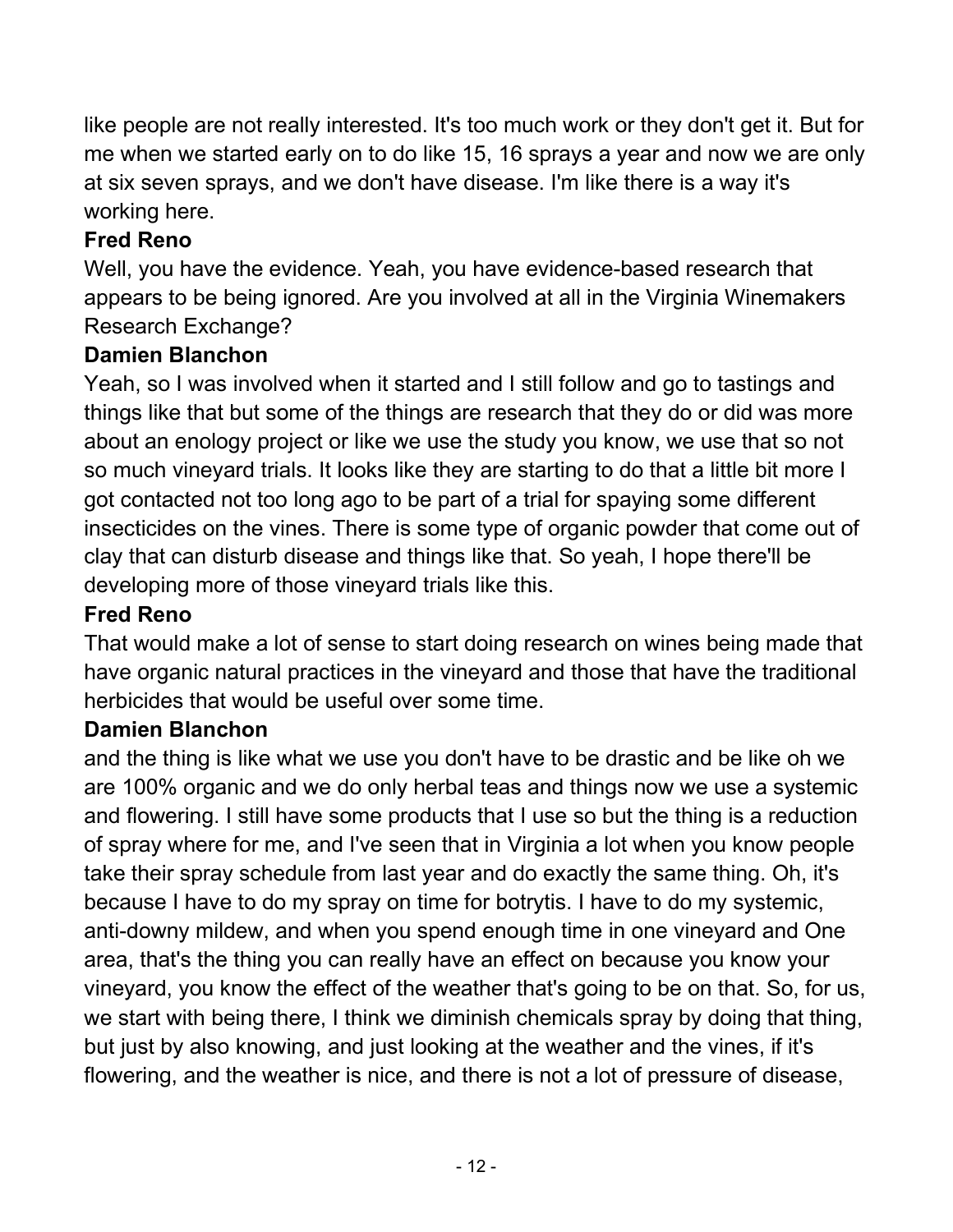we are not going to do the same spray as we did if it was a rainy year or something. So, I think this really plays into what we are doing.

# **Fred Reno**

You're basically paying attention as opposed to just spaying on schedule.

# **Damien Blanchon**

Yeah, completely, completely. Yeah

# **Fred Reno**

I'm curious about something because I'm also a big fan of well-made Chambourcin. And that's about as close to Beaujolais as I get here. Have you ever experimented with any Chambourcin?

# **Damien Blanchon**

At Old House vineyard when I arrived, they had Chambourcin. I worked five years with Chambourcin. And it was one of the hybrids I loved working with, I'd have to say because of the aromatic development that you can get very fruity, very light, if you want to work it that way. And I really love Chambourcin. I have to say it was great to work with,

# **Fred Reno**

Plant some. Or buy some and make some. Well, when I was talking to Tony Wolf and interviewing him, and I asked him this question about hybrids. He said to me, Listen, I believe that what we'll be growing in 20, 30 years from now may be varietals we don't even know of today, because of all the different hybridization that seems to be going on in different parts of the world, trying to keep the vinifera and yet cut the disease prone nature of some of the grapes. Have you experimented with anything like that?

# **Damien Blanchon**

I mean, I've read and heard lots about those merlot resistant clones, are those even Vitis vinifera now that they breed to be resistant to have resistant genome on sort of certain type of disease. So, I think the materials, their vegetal material that has been developed right now, in Vitis vinifera or in hybrid is definitely prone for less disease naturally. But I think because what we are doing now, I think is a way you can work and it doesn't have to be drastic of like, oh, Vitis vinifera, it's overrated, we're going to go with varietals that are more resistant. Because if, once again, if you pay attention to what you're doing, and to the good care in there, I mean, we don't have disease crazy, even in 2018, when it was really rainy. We had maybe a few more spray, but it was not an explosion of disease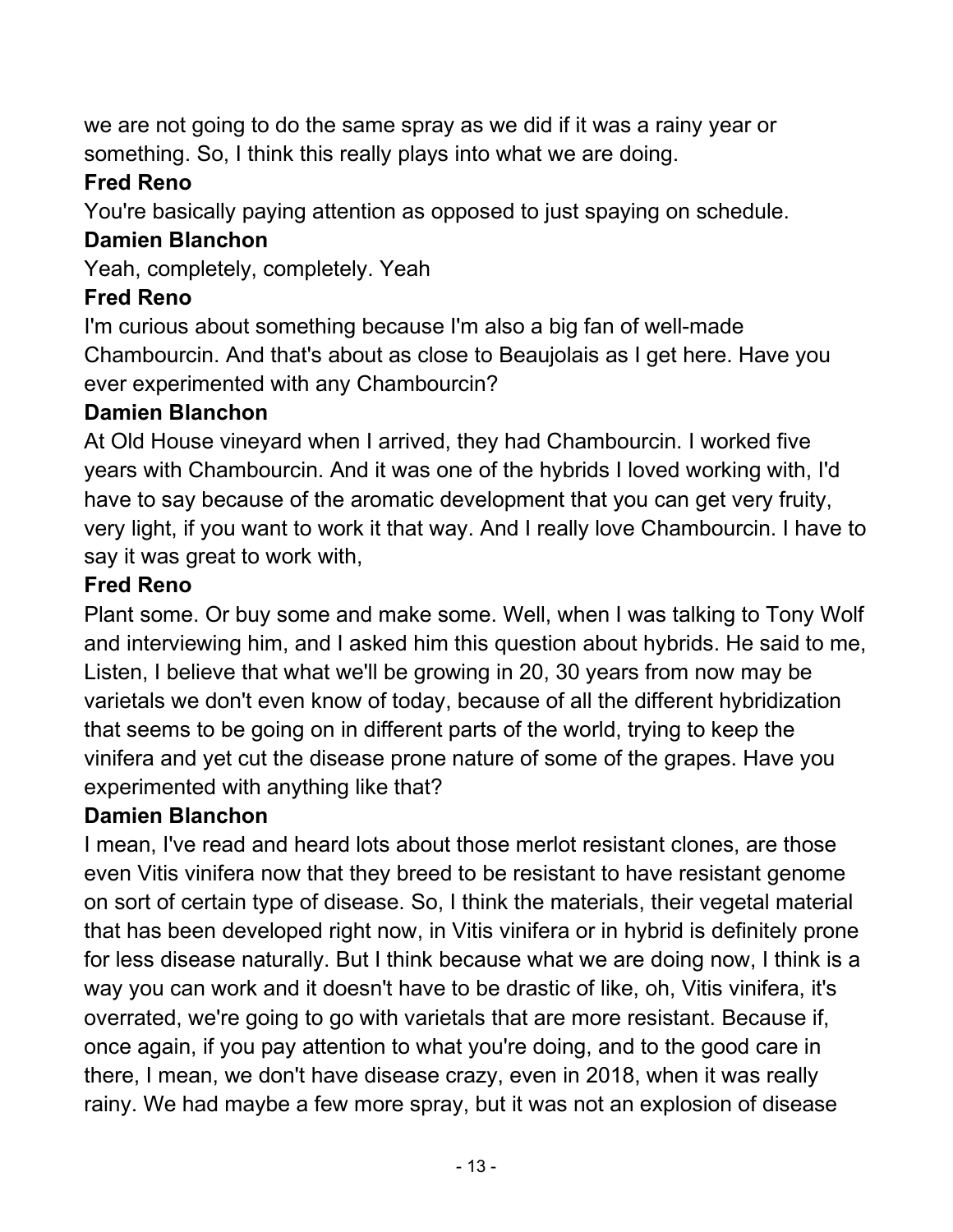that it was not uncontrollable. In 18, we did produce some really decent reds, it was a different style of red maybe because '18 was a bad year, rainy and harvest was terrible. A lot of people didn't make any reds. But same thing after it's an adaptation. So, I think it's for people that want to go into business that want to be like, less stress free, they've got to plant hybrid and things that are easy to take care of. The only problem for me is like after the quality of the wine, we are not sure of really how it's going to go. Like we don't have enough background yet. **Fred Reno** 

You also have elevation. So that certainly helps mitigate some of these issues doesn't it, that you get up there. The one question, I like to ask every Vintner. And this will be intriguing to me because you grew up with wine as a kid and in a wine culture. At one point, what was that one wine you had? Whatever stage in your life when you said, Wow, that really is ethereal. That's the kind of wine I want to aspire to make. Was there one wine at one point,

#### **Damien Blanchon**

Yes, I mean, for me, the Beaujolais Villages of my family. You know, that's the first wine I started drinking when I was like six years old, basically a glass of wine with cheese at the end of dinner. And as the years go, you have a little bit more and you try to understand it more. And for me, I think there's one event that I can recall, it was a family dinner, and we had a Beaujolais, and I was probably eight or nine years old. I knew I kind of really wanted to do that. And because my family knew that they were really like my grandfather, every time there was a problem in the wine or a corked wine or something. He was giving that to me for me to be like oh, is he going to see if it's corked? Or is he going to so that I think this event on the Beaujolais villages where he opened it, he didn't say nothing, and he gave me the bottle and the cork. And right away I said like this thing smells like cork a little bit. And after my grandfather was like, Yeah, that's right. That was a thing you needed to smell, and that's why I gave it to you. And from that stage, I was really drawn by that. So that was the thing that marked me was my exchange with my grandfather of this and after like, every year after that I was just asking more questions and doing more things to be I was really just interested by.

# **Fred Reno**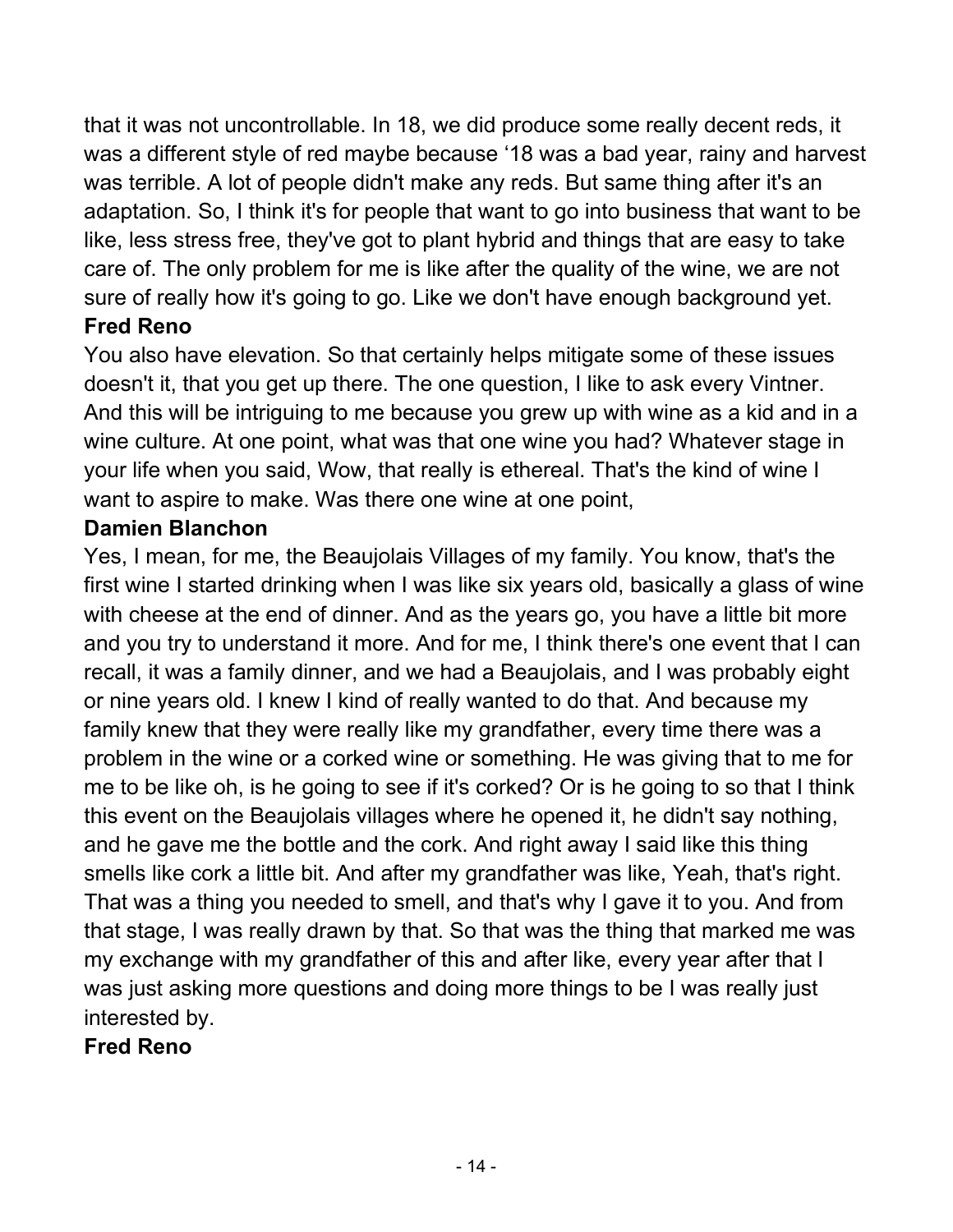I know you didn't grow up or spend time obviously in the northern part of Beaujolais, but I'd be curious. What is your favorite Cru of the 10 Cru? Do you have one?

# **Damien Blanchon**

Yeah, I like Brouilly, Moulin a Vent. I mean, but Brouilly and Moulin a Vent would be my two favorites because they are the one closest, I think that's the one I know. Mont Brouilly just by topography of Brouilly is just a little mountain in the middle of nowhere. So, you have some blocks over there, I try some wine from specific block that was just amazing, because you know exactly where I've come from. And compared to one mile away from the same vineyard and same variety that's going to be really different. Mont Brouilly for me. It's one of the one that can have a drastic change. It's not maybe the most famous one, but it's one of the one that I like,

# **Fred Reno**

is it correct for me to say that, as you come from the northern part of Beaujolais down further to the south, the granite becomes less and less red and pink and more and more grayish. And then it sort of turns into more typical soil and less granite.

# **Damien Blanchon**

Yeah, On the plain on like, how do you say that? Not on the hilly part, it's a little bit more like that. And that's why Beaujolais ends at Beaujolais Villages. Beaujolais Villages is just the one, it's not the Cru but still lots of granitic soil and it's not flat. There is no one part of Beaujolais Villages from my uncle at least that is flat.

# **Fred Reno**

So, this gift you brought me today which I'm going to treasure he brought me a couple bottles and his family's Beaujolais. Do you sell this at the winery?

# **Damien Blanchon**

Yeah, we sell it at the winery now, so the winery was Des Lyres en Beaujolais, that's the name we gave to the wine once we took over with my cousin when my uncle retired, it was *le Domaine du four a bois*. And we just changed the name and did something different with my cousin and now we bring that here and sell it through the Tasting Room.

# **Fred Reno**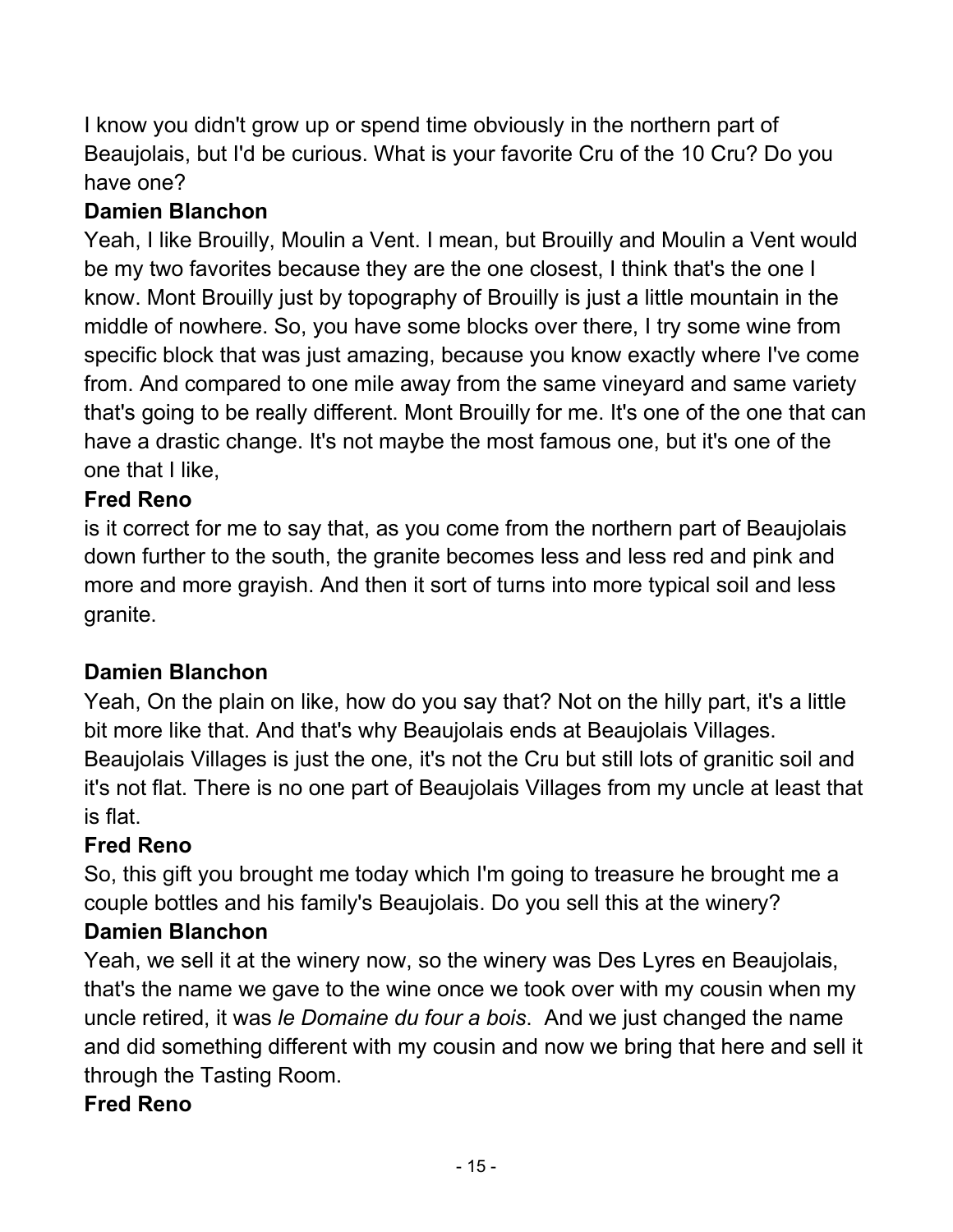I can't thank you enough. I just love Beaujolais, have all my career.

To me it's the most food friendly red wine you can possibly serve a crowd.

# **Damien Blanchon**

Yeah. And it goes with everything. That's the thing. Beaujolais for me I will drink that with grilled fish with meat, but everything. I'm very biased on that because that's the kind of wine I grew up on. And I have very definitely a passion for that. But it's a wine you can drink with everything. And it's just a stylistic wine that for me I really like. Good aromatic red fruit not too heavy into the tannin and barrel you don't have so much of that, it's really natural wine. And especially as this way, we're like old school foundation and old school like aging, no bearer, very, very easy.

# **Fred Reno**

One. I also think from my experience, as limited as it is Beaujolais ages a whole lot better than most people even think,

# **Damien Blanchon**

yep, completely. That is something that people say you cannot keep a bottle of Beaujolais, but we've tried with my family. We've tried some stuff, like very dusty bottle from ' 74 '76. I recall that the last time I was in France for Christmas. That's what we drink, and it was it was good. It was really good.

# **Fred Reno**

That's the key isn't it that the wine gets better and more interesting. Well, Virginia is lucky that you came here. To me Virginia, again, represents the most exciting wine growing region in America today. There's no question in my mind about it. The diversity here has been fascinating. And I always tell people who don't know anything about Virginia winegrowing people in the trade I say you have to think about Virginia, like you would about France or even Italy, for instance, they don't grow Pinot Noir in Bordeaux. And they don't grow Cabernet Sauvignon in Burgundy. And we have that same kind of diversity here in Virginia. Just certain grape varietals do much better in certain parts of the state. It's really fascinating to see that.

# **Damien Blanchon**

Yeah, and it's true. I mean, for me, that's the thing I've seen when I arrived here 15 years ago, it's really the diversity of the wine making, the varieties, the possibilities in Virginia. That's what drove me to stay here too like, when I was in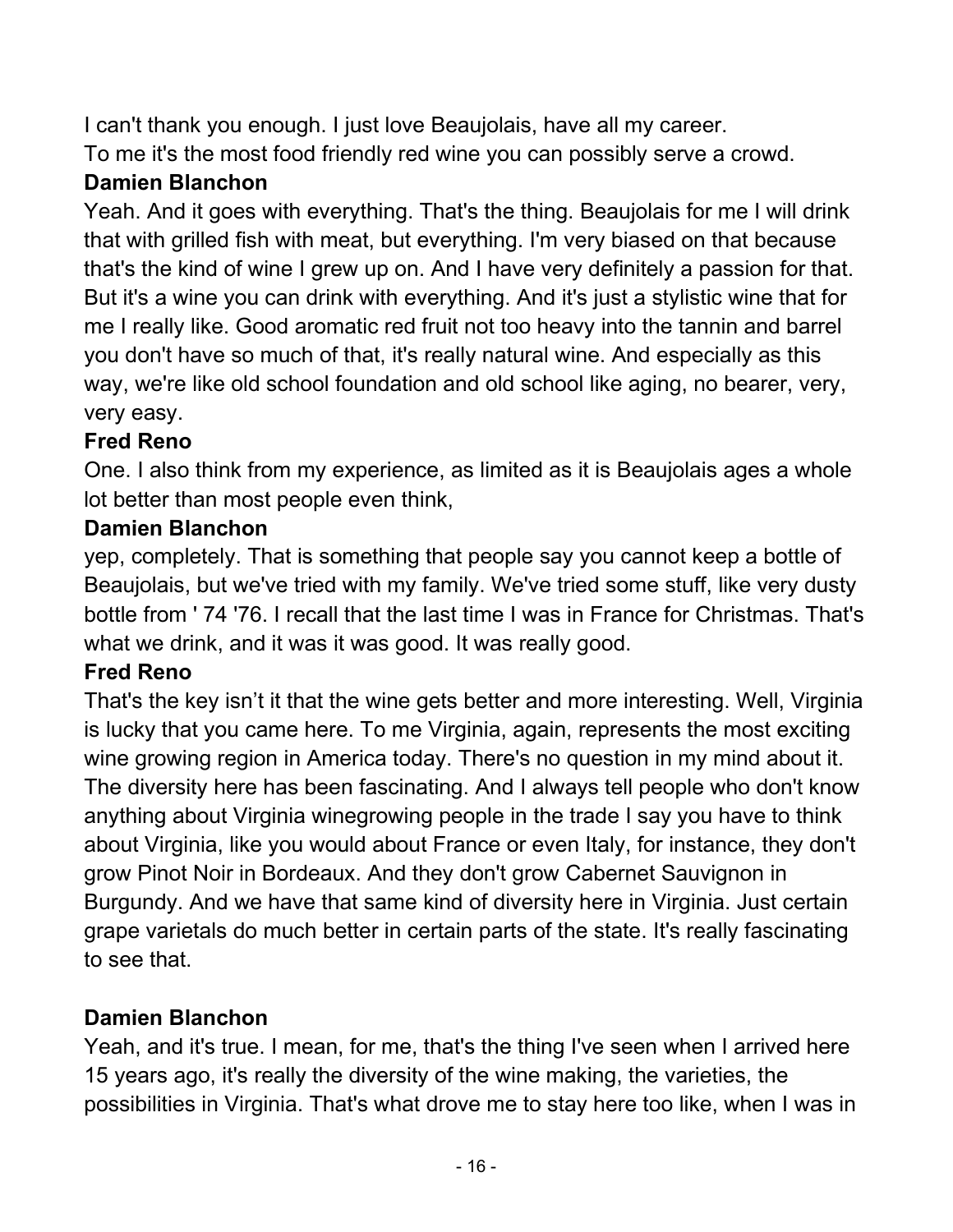France in an area, you can only make one type of wine or it's very regulated. But the thing in Virginia and I think that's why we came a long way for the past 15 years is lots of people try lots of things, lots of different variety, lots of different winemaking style. And we are all trying to help each other to go in the right direction. So, I mean, I was glad to be here in Virginia. When I arrived here, I didn't even know that we're making wine here and now I can't see myself making wine somewhere else where I think I really am true Virginia winemaker, even if I'm French, the knowledge and responsibility that when I came here, I didn't have that in France, and like to really start from A to Z without anybody telling you what to do, or something like that. So yeah, I can say I'm a true Virginia winemaker, because that's what I experienced most of my years of making wine here.

# **Fred Reno**

That's fascinating because I had one owner talk to me about his winemaker. And he said the same thing. About his winemaker, he said, he's a Virginia winemaker and I went what do you mean by that? And he goes, Well, the diversity here and the change every year in the harvest, you really have to be on your toes, you got to be nimble. And you have to adapt and really find a way to make really highquality wine no matter what the circumstances. And that's what a Virginia winemaker has to do.

# **Damien Blanchon**

And it's, I think, if you're really good, or if you understand how to make wine, Virginia and how to grow grapes, it leaves your door open to do that in a lot of areas in the world. Because I feel for me like Virginia is one of the most challenging areas to make wine in the world. When you go in South America, the weather is pretty dry and hot is good. You go in California, it's okay. I mean, even in France can be challenging the weather in their region is pretty standard. Here, we see a lot of variation that I don't think we have, like, you know, with the soil and the weather, and it makes it very challenging. Like when you have very hard soil with lots of vigor, you know, clay soil that we have here with humidity all the time, even if it's 100 degrees, you have 50% Humidity in the morning, always like dew points. And even if it's a drought, everything is green. Do you see what I mean? It's a thing that we don't see everywhere else and for the vines you have to be on top of it to make sure from year to year you can do the right things,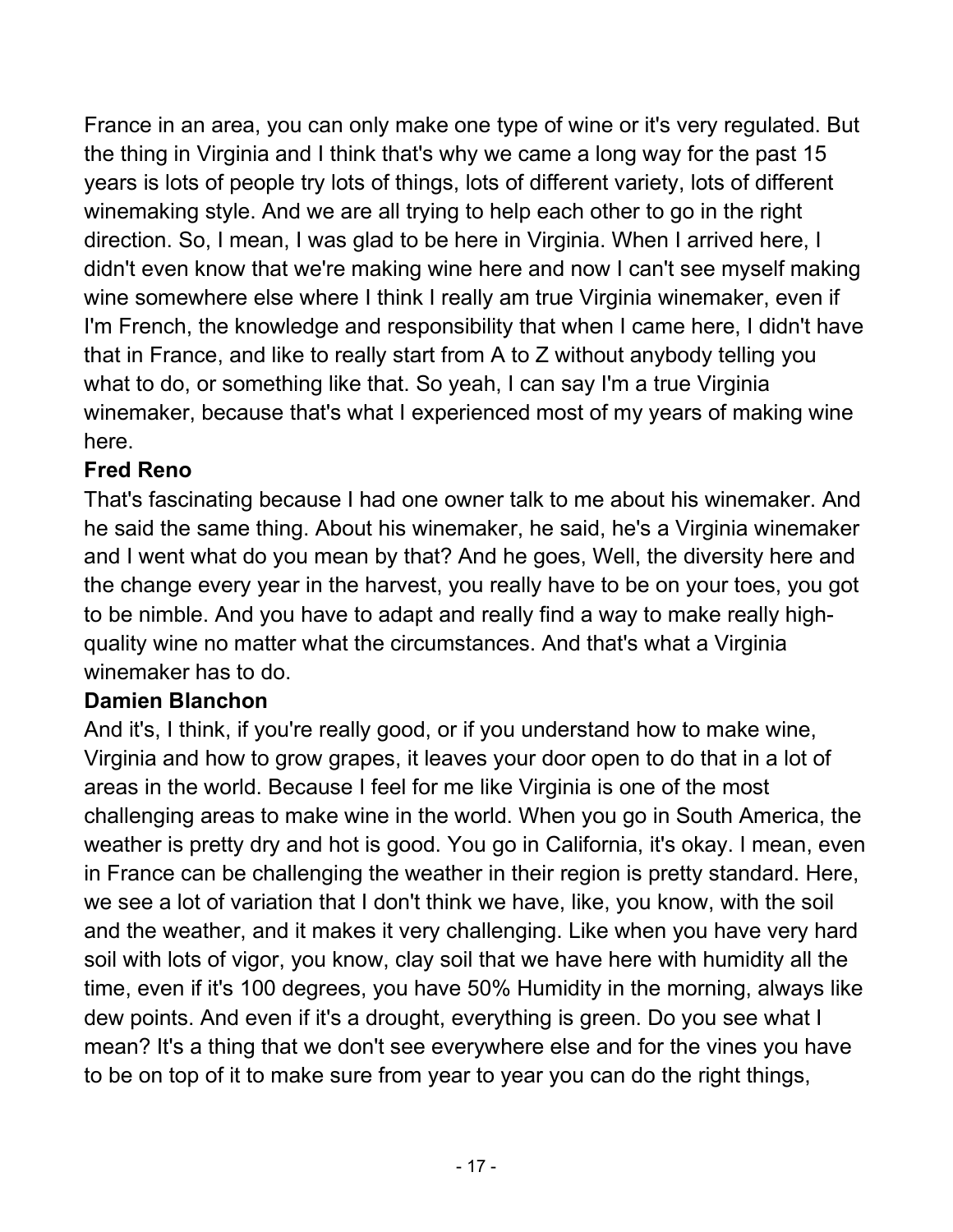# **Fred Reno**

I feel your passion. And I share it, about Virginia wine, I share it. To me, it's just got all the elements, modest alcohol with good acidity, but a lot more well, as I tell people, Virginia wine has what I call soul. It still has soul. There's a sense of place in most of the wines you have from Virginia, which seems to have been lost in a lot of the new world winemaking areas where there's a recipe. And a lot of it includes very high alcohol, and a lot of extract.

# **Damien Blanchon**

Here you just define everything that I'm trying not to do. You know, like for me, wine, in general is such an old trade that people have been doing for centuries. And it's not like I'm trying to do the same things they were doing 100 years ago. But truly, the wine for me is really, well we are farmers first so you grow the grapes the best way you can and try to translate that into a bottle with keeping the same characteristic of where the grapes are from. So, it's terroir wine we talk about terroir This is really 100% what we are trying to do so even within the winemaking we have very low extraction, very low power no tiny addition, no acidification, we really try to stay true to the old school way. And sometimes not easy because we restrain ourselves or be like ah, it's a bad year but I don't want to use tannin, I don't want to use an enology product to make it better. Because after all that's where you get wine familiar to another that's kind of more standard recipe I'm all against recipe. When I start a new season for me, what I did last year is kind of I forget about it. I was like let's see how it's going to be this year and not like Oh, I did that it's going to work again.

# **Fred Reno**

Well, Damien, this has been fascinating. Give me your final comments on this glass of Meursault we have here**Damien Blanchon** 

I finished my glass, it is good, it's delicious. If there's one more thing, I would say for me. Because I mean you're really involved with lots of people that even start vineyard. So, you know, it's a development I think for me for the next couple of years or even the next 10 years in Virginia. I love that there's more winery developing. But when I'm afraid of is the kind of like, the big winery, and people don't pay attention to much to the grape growing, you know, we'll talk about the specificities of, it's really tough to make a good job here. So, if you start a big thing, without obvious knowledge of the people that can really steer you in a